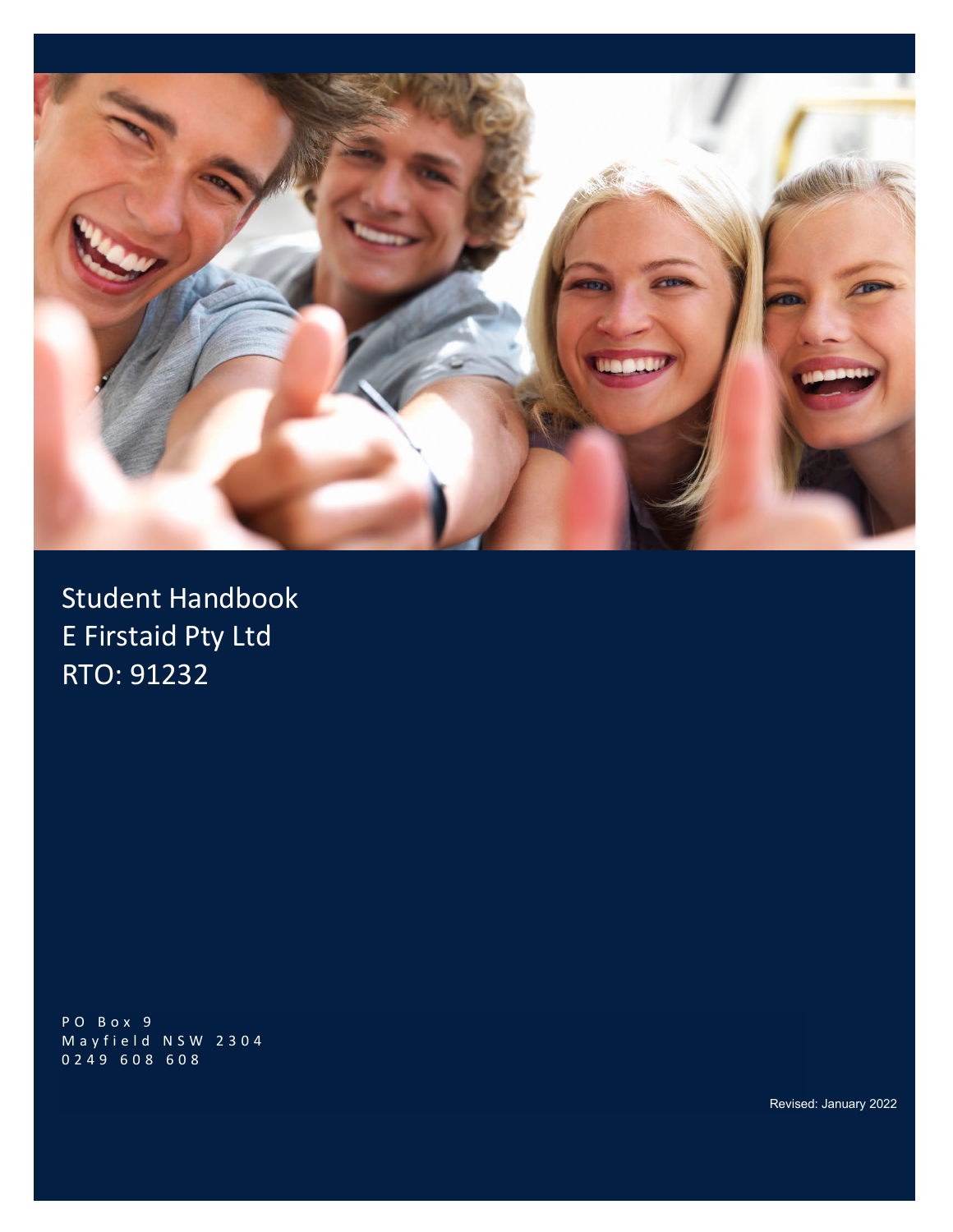

#### **WELCOME to E Firstaid Pty Ltd!**

**E Firstaid Pty Ltd** is a Registered Training Organisation, RTO number 91232,

[https://training.gov.au/Organisation/Details/91232,](https://training.gov.au/Organisation/Details/91232) registered to deliver nationally accredited courses.

E Firstaid Pty Ltd is proud to have been delivering high quality training throughout the Hunter Region since

2005. We pride ourselves on our professional training, customer service and client satisfaction.

We are continually committed to providing the highest quality training services, with all training conducted by experienced professionals.

Our organisation is focused on the learning and outcomes of our clients and students. They are the people who continue to drive our success.

We are here to support our learners through our training programs and to ensure they have an enjoyable learning experience.

To guide our learners through their course, we have developed this Student Handbook. It sets out a range of processes and procedures that have been put in place to guarantee consistency and quality. We aim to provide you with the best facilities, trainers, and support services to ensure that your learning experience meets and exceeds your expectations.

Thank you for choosing E Firstaid Pty Ltd to assist you in achieving your learning goals. Whether you are seeking to update or upgrade skills, or embarking on a new career, our team of friendly and dedicated staff are available to make your learning experience unique.

I wish you an enjoyable and rewarding experience with E Firstaid Pty Ltd.

Kind Regards **Amy Marriott Director**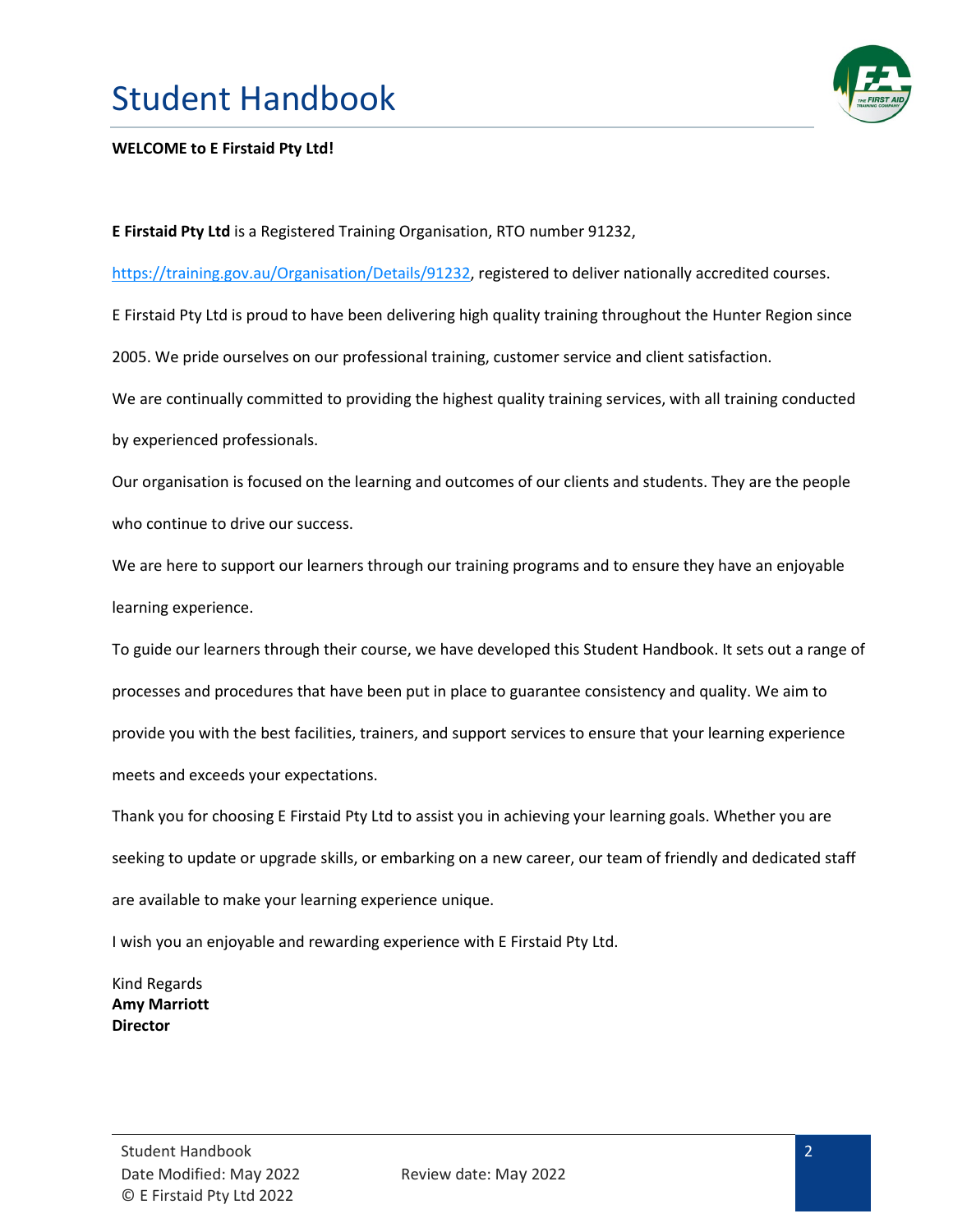

| <b>Provider Details</b>                          |                                                                                                                                                                                                                                                                                                                                                                                                                                                                                                                                                                                                                                                                                                                                                                                                                                                                                                                                                                                                             |
|--------------------------------------------------|-------------------------------------------------------------------------------------------------------------------------------------------------------------------------------------------------------------------------------------------------------------------------------------------------------------------------------------------------------------------------------------------------------------------------------------------------------------------------------------------------------------------------------------------------------------------------------------------------------------------------------------------------------------------------------------------------------------------------------------------------------------------------------------------------------------------------------------------------------------------------------------------------------------------------------------------------------------------------------------------------------------|
| <b>Name of RTO</b>                               | <b>E Firstaid Pty Ltd</b>                                                                                                                                                                                                                                                                                                                                                                                                                                                                                                                                                                                                                                                                                                                                                                                                                                                                                                                                                                                   |
| <b>RTO Number</b>                                | 91232                                                                                                                                                                                                                                                                                                                                                                                                                                                                                                                                                                                                                                                                                                                                                                                                                                                                                                                                                                                                       |
| <b>Phone</b>                                     | $(02)$ 49 608 608                                                                                                                                                                                                                                                                                                                                                                                                                                                                                                                                                                                                                                                                                                                                                                                                                                                                                                                                                                                           |
| Website                                          | www.efirstaid.com.au                                                                                                                                                                                                                                                                                                                                                                                                                                                                                                                                                                                                                                                                                                                                                                                                                                                                                                                                                                                        |
| <b>Registration details</b>                      | https://training.gov.au/Organisation/Details/91232                                                                                                                                                                                                                                                                                                                                                                                                                                                                                                                                                                                                                                                                                                                                                                                                                                                                                                                                                          |
|                                                  | <b>Student Information</b>                                                                                                                                                                                                                                                                                                                                                                                                                                                                                                                                                                                                                                                                                                                                                                                                                                                                                                                                                                                  |
| <b>Course Information</b>                        | Our website has a comprehensive range of information that will help you make<br>an informed decision concerning the training that we provide. This handbook<br>contains general information regarding the services that we provide. Course<br>specific information is located on our website. www.efirstaid.com.au                                                                                                                                                                                                                                                                                                                                                                                                                                                                                                                                                                                                                                                                                          |
| <b>Choosing a training</b><br>provider           | When choosing a training or education provider, it is important to consider<br>whether the provider and the course will meet your needs and expectations. The<br>national VET regulator, Australian Skills Quality Authority (ASQA) provide a fact<br>sheet to use when making this decision.<br>This fact sheet is available on the ASQA website.<br>https://www.asqa.gov.au/                                                                                                                                                                                                                                                                                                                                                                                                                                                                                                                                                                                                                              |
| <b>Unique Student</b><br><b>Identifier (USI)</b> | What is a USI?<br>If you are studying a nationally accredited course in Australia from 1 January<br>2015, you will be required to have a Unique Student Identifier (USI).<br>Your USI links to an online account that contains all your training records and<br>results (transcript) that you have completed from 1 January 2015 onwards. Your<br>results from the year you do training will be available for review the following<br>year.<br>When applying for a job or enrolling in further study, you may need to provide<br>your training records and results (transcript). One of the main benefits of the USI<br>is the ability to provide learners with easy access to their training records and<br>results (transcript) throughout their life.<br>Do you need a USI?<br>Every student is required to have a USI before an RTO can issue you with a<br>certificate.<br>You can access your USI account online from your computer, tablet, or smart<br>phone anytime. Visit https://www.usi.gov.au/ |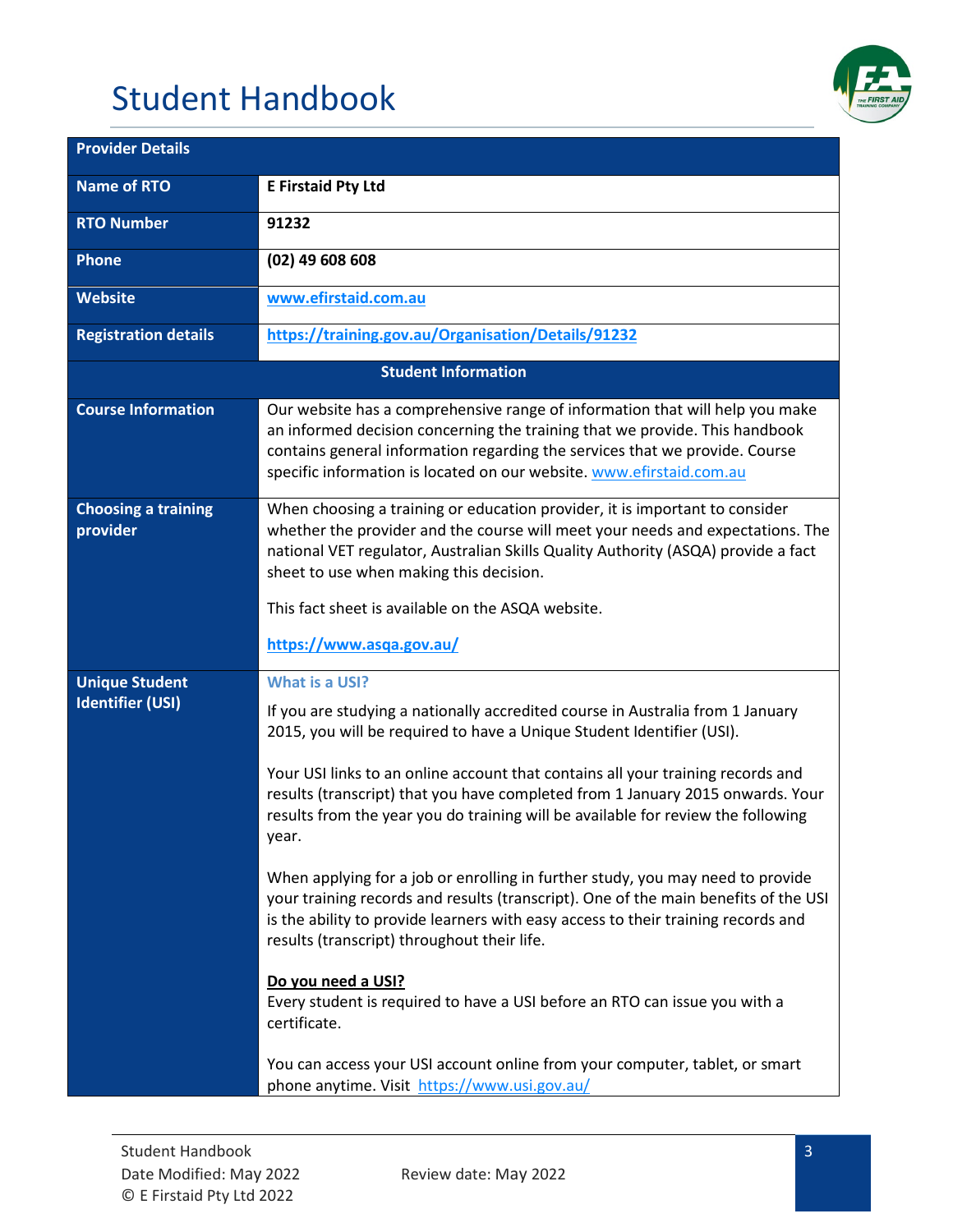

| <b>Course Delivery</b>   | E Firstaid Pty Ltd has a team of professional trainers delivering high quality<br>training and assessment. Courses are delivered in our head office in Mayfield<br>West and on client's premises where required.                                                                                                                                                                                                      |
|--------------------------|-----------------------------------------------------------------------------------------------------------------------------------------------------------------------------------------------------------------------------------------------------------------------------------------------------------------------------------------------------------------------------------------------------------------------|
|                          | Should we be unable to carry out training for any reason, alternate<br>locations/providers will be used to ensure that the students get the qualification<br>they booked into.                                                                                                                                                                                                                                        |
|                          | In some cases, we may have trainers delivering courses to their community<br>under a third-party arrangement. The agreement with a third-party provider<br>authorises them to deliver training under the auspices of E Firstaid Pty Ltd.<br>Where a third-party arrangement is in place, the training must indicate that it is<br>an E Firstaid Pty Ltd course, with certificates being issued by E Firstaid Pty Ltd. |
|                          | In either case, our standards, processes, and quality training outcomes are the<br>same and we welcome all feedback from students to enable us to continue<br>delivering a professional service.                                                                                                                                                                                                                      |
| <b>Course Fees</b>       | All course fees are to be paid in full prior to a certificate being issued.<br>All fees and charges are advertised on each of the course pages.                                                                                                                                                                                                                                                                       |
| <b>Refund Policy and</b> | <b>Cancellation and Refund Policy</b>                                                                                                                                                                                                                                                                                                                                                                                 |
| <b>Cancellation</b>      | This policy applies to all customers of E Firstaid Pty Ltd.                                                                                                                                                                                                                                                                                                                                                           |
|                          |                                                                                                                                                                                                                                                                                                                                                                                                                       |
|                          | E Firstaid Pty Ltd retains the right to cancel any training course at its sole<br>1.<br>discretion.                                                                                                                                                                                                                                                                                                                   |
|                          | 2. If a course is cancelled by E Firstaid Pty Ltd all fees paid will be fully                                                                                                                                                                                                                                                                                                                                         |
|                          | refunded within 7 days of notification which will be by email or phone.                                                                                                                                                                                                                                                                                                                                               |
|                          | 3. A 10-day cooling off period applies whereby a full refund applies to all<br>cancellations.                                                                                                                                                                                                                                                                                                                         |
|                          | 4. No refunds will be issued once the student has commenced the course,<br>including the online element.                                                                                                                                                                                                                                                                                                              |
|                          | Please note that this refund agreement does not remove the right for                                                                                                                                                                                                                                                                                                                                                  |
|                          | the student to take further action under Australia's consumer protection                                                                                                                                                                                                                                                                                                                                              |
|                          |                                                                                                                                                                                                                                                                                                                                                                                                                       |
|                          | law. In the event a client wishes to dispute the decision on a refund of                                                                                                                                                                                                                                                                                                                                              |
|                          | tuition fee, the client has the right to E Firstaid Pty Ltd.'s dispute                                                                                                                                                                                                                                                                                                                                                |
|                          | resolution processes, which does not circumscribe the client's right to                                                                                                                                                                                                                                                                                                                                               |
|                          | pursue other legal remedies.                                                                                                                                                                                                                                                                                                                                                                                          |
|                          | E Firstaid Pty Ltd retains the right to not honour a refund request if:<br>6.                                                                                                                                                                                                                                                                                                                                         |
|                          | It is more than 6 months that has elapsed since the date of<br>а.                                                                                                                                                                                                                                                                                                                                                     |
|                          | payment                                                                                                                                                                                                                                                                                                                                                                                                               |
|                          | b. No valid reason for the refund has been supplied.                                                                                                                                                                                                                                                                                                                                                                  |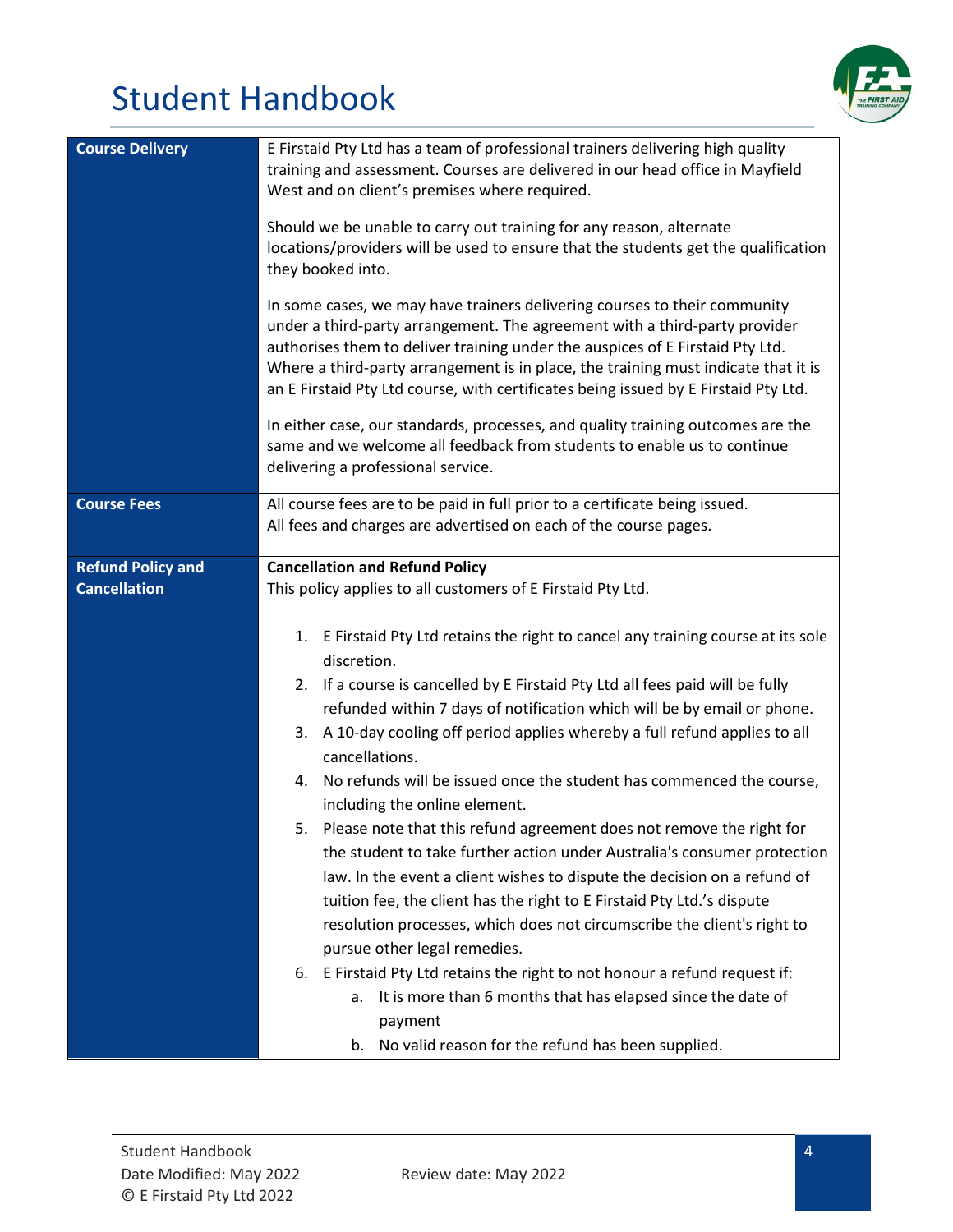

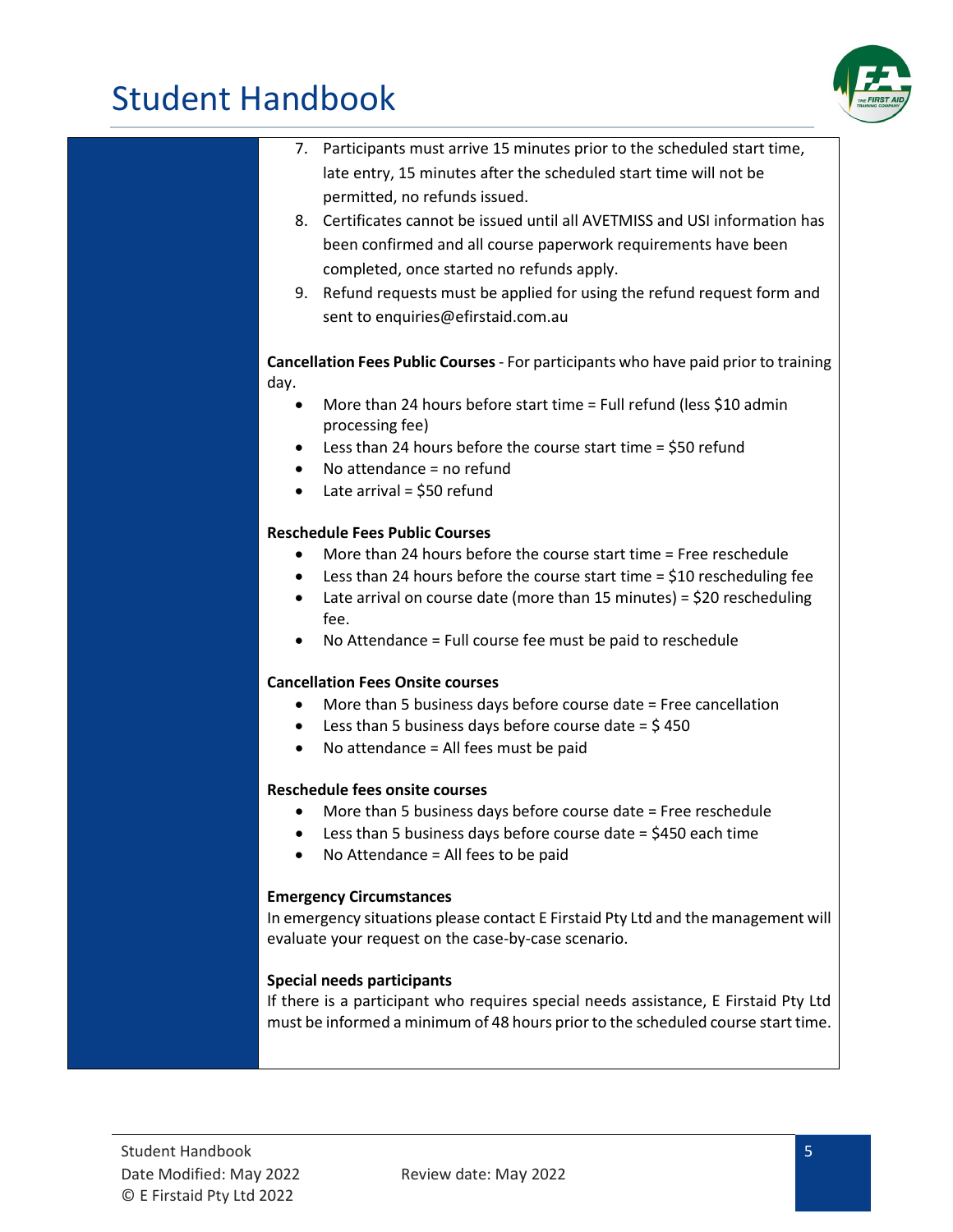

| <b>Guarantee of Training</b>                 | E Firstaid Pty Ltd assures students that they will receive the training they have<br>been enrolled into at the advertised course fee unless a course is cancelled at<br>which point a full refund is available to the student.                                                                       |
|----------------------------------------------|------------------------------------------------------------------------------------------------------------------------------------------------------------------------------------------------------------------------------------------------------------------------------------------------------|
| <b>Workplace Health and</b><br><b>Safety</b> | E Firstaid Pty Ltd provides training facilities that are safe learning environments<br>in accordance with State and Commonwealth legislative and regulatory<br>requirements. Learners are reminded to observe safe work practices when<br>completing training activities. This relates to the below: |
|                                              | Duty of care                                                                                                                                                                                                                                                                                         |
|                                              | As per all Australian workplace requirements, all students and trainers will<br>ensure they provide a duty of care to themselves and to others in the training<br>course.                                                                                                                            |
|                                              | If an unsafe situation is identified, the individual must notify others to avoid<br>injury or harm.                                                                                                                                                                                                  |
|                                              | Equipment                                                                                                                                                                                                                                                                                            |
|                                              | Any equipment that is not working, including electrical equipment should be<br>reported to your trainer as soon as possible. Electrical work should only be<br>performed by trained personnel.                                                                                                       |
|                                              | <b>Incidents /Accidents</b>                                                                                                                                                                                                                                                                          |
|                                              | All incidents and accidents should be immediately reported to your trainer. An<br>incident report form will need to be completed for our workplace incident<br>reporting requirements.                                                                                                               |
|                                              | <b>First Aid</b>                                                                                                                                                                                                                                                                                     |
|                                              | In the event of a learner requiring first aid, a trainer or first aid officer will<br>administer first aid and the learners should assist the trainer to call emergency<br>services, manage any hazards or get first aid kit resources.                                                              |
|                                              | Should medication be required, the casualty must be able to take their own<br>medication as opposed to a first responder administering medication.                                                                                                                                                   |
|                                              | Exceptions to this would be assisting with an asthma puffer or assisting with an<br>auto-injection device such as an Epi-Pen.                                                                                                                                                                        |
|                                              | All casualties will be referred to their own GP for follow up treatment if the<br>incident does not warrant transportation in an ambulance.                                                                                                                                                          |
|                                              | <b>Induction &amp; Fire safety</b>                                                                                                                                                                                                                                                                   |
|                                              | Housekeeping responsibilities will be explained at the start of every training<br>session.                                                                                                                                                                                                           |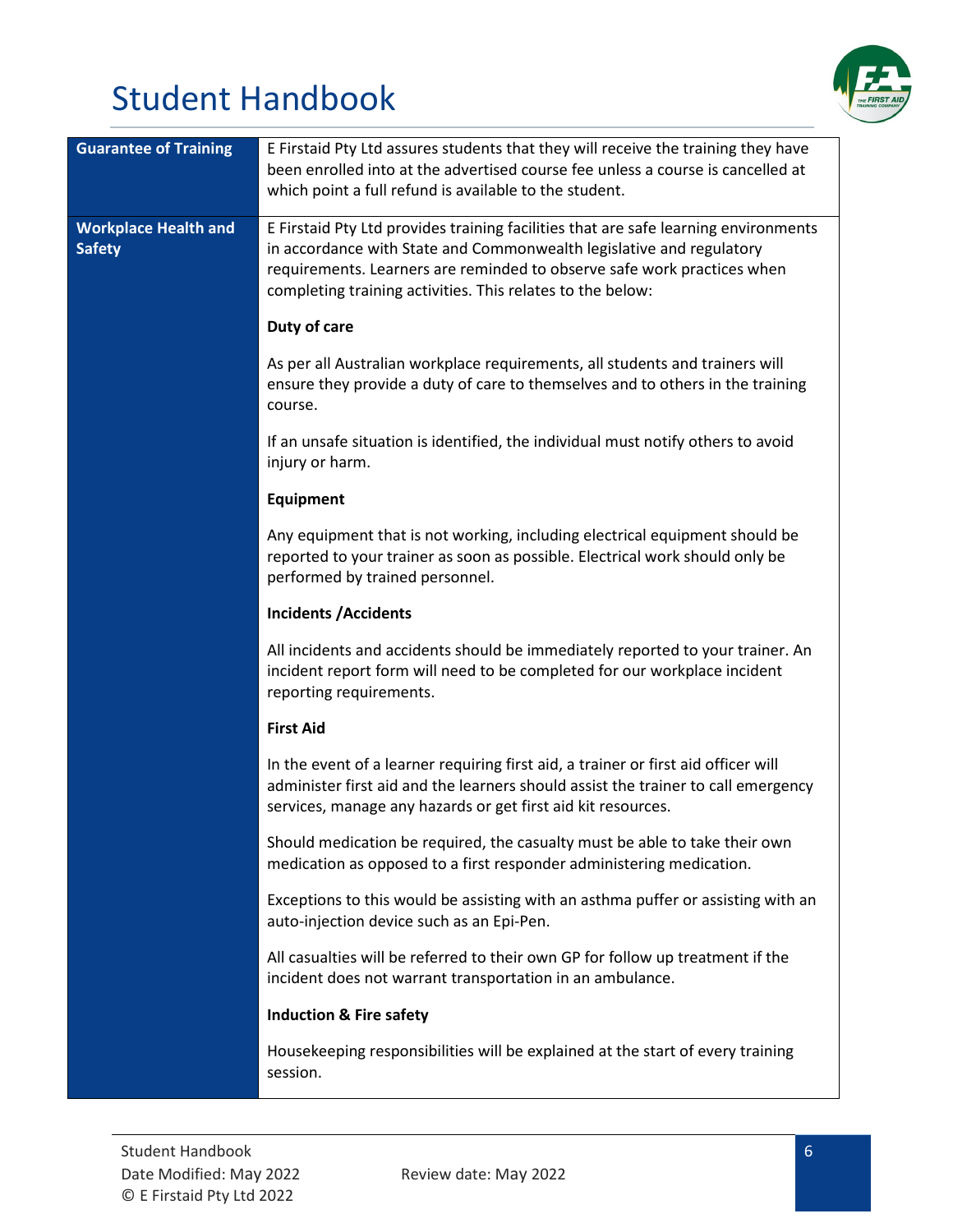

|                          | Fire and evacuation procedures will also be explained for your training venue, at<br>the start of every training course. If this does not occur, please bring this to the<br>staff or trainers' attention as it may have been an oversight and is mandatory<br>information.                                                  |
|--------------------------|------------------------------------------------------------------------------------------------------------------------------------------------------------------------------------------------------------------------------------------------------------------------------------------------------------------------------|
|                          | <b>Manual handling</b>                                                                                                                                                                                                                                                                                                       |
|                          | While some courses require a certain level of physical ability to undertake the<br>assessment task, learners and trainers are not permitted to lift heavy objects<br>when completing their training.                                                                                                                         |
|                          | If a large or heavy object is to be moved, the individual must assess if they have<br>the capacity to do so in a safe way which will <b>NOT</b> result in an injury.                                                                                                                                                         |
|                          | If a learner has pre-existing injuries, they have a duty of care to themselves to<br>inform the trainer of any restricted movements or activities which they cannot<br>perform.                                                                                                                                              |
|                          | We do not want any learner to injury themselves or make an existing injury<br>worse for the sake of completing an assessment task. We would prefer the<br>student notifies us and discusses options to complete their assessment at a later<br>stage when capable.                                                           |
| <b>Access and Equity</b> | E Firstaid Pty Ltd aims to provide all learners with access to courses and the<br>opportunity to achieve the required training course outcomes.                                                                                                                                                                              |
|                          | All persons who represent E Firstaid Pty Ltd are enjoined to incorporate these<br>goals into our administrative procedures, course procedures, training<br>procedures, training delivery and assessment strategies.                                                                                                          |
|                          | If special arrangements need to be made to cater for an individual's learning<br>needs, please contact us before enrolling into a course so we can discuss<br>options.                                                                                                                                                       |
|                          | Please be aware that some of the nationally accredited courses we deliver do<br>have specific tasks which must be performed to a specific standard (e.g., perform<br>CPR on a manikin on the ground for 2min as per Australian Resuscitation<br>Guidelines) for a satisfactory completion and competency to be demonstrated. |
|                          | Whilst we make every effort to accommodate all clients and students, there are<br>some course specific requirements which must be completed to receive a<br>nationally accredited certificate.                                                                                                                               |
| <b>Student records</b>   | Learners are asked to notify E Firstaid Pty Ltd as soon as practicable when their<br>name, address or contact details change. This will allow us to maintain accurate<br>and current records of student data for any future issuing of certificates.                                                                         |
|                          | Learners may access their personal records on request via completion of the<br>records access and update form, the USI system or contacting the office.                                                                                                                                                                      |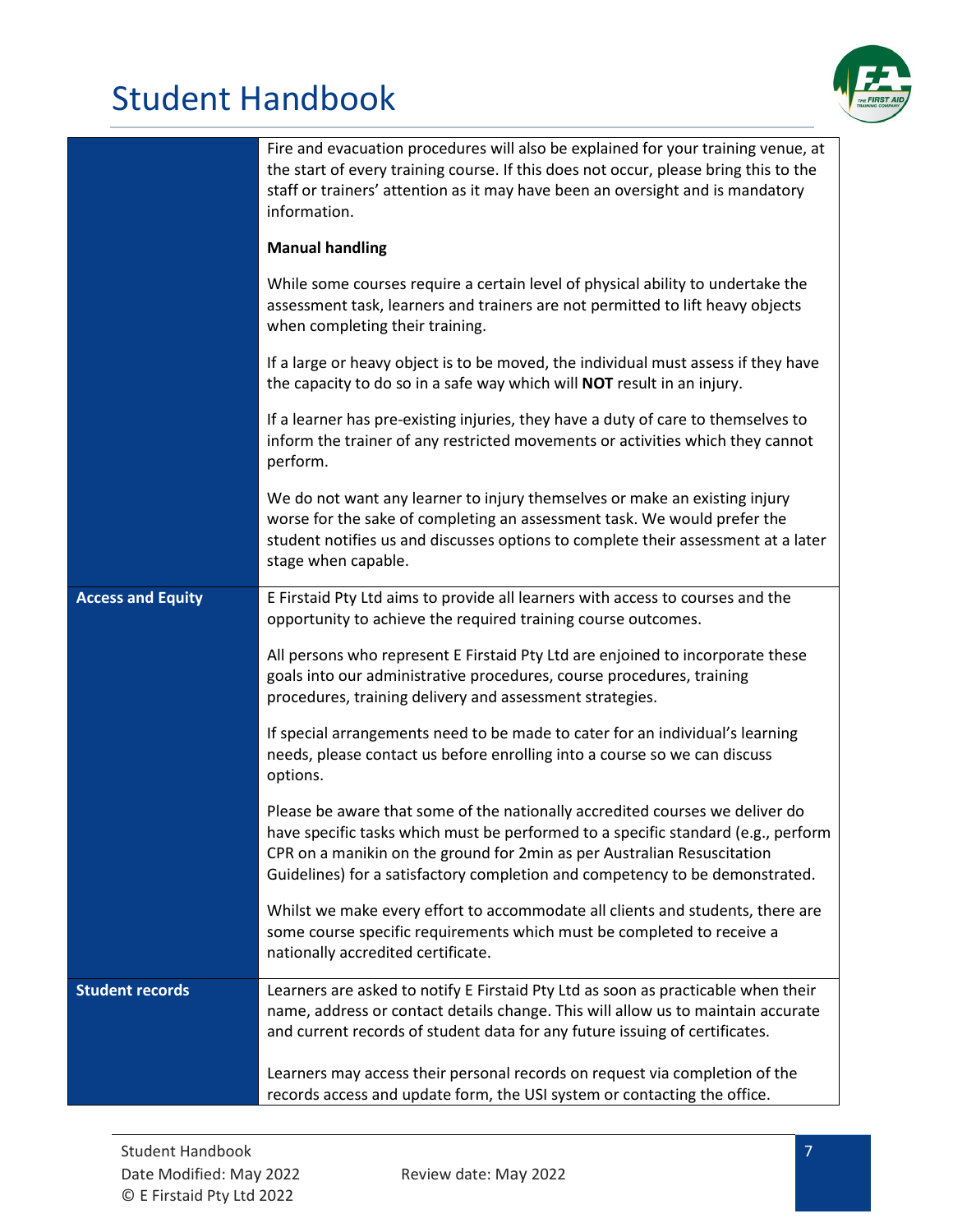

| <b>Record Management</b>      | All course materials are scanned and entered, into our student management<br>system post training.                                                                                                                                                                                                                          |
|-------------------------------|-----------------------------------------------------------------------------------------------------------------------------------------------------------------------------------------------------------------------------------------------------------------------------------------------------------------------------|
|                               | Files are stored for the legislated period and electronic files are backed up<br>regularly and are stored on a protected server.                                                                                                                                                                                            |
|                               | Information relating to learners contact details, financial status, academic status,<br>attendance status, registration and identification details, feedback and<br>evaluation are all confidential.                                                                                                                        |
|                               | In several cases, student data is reported to authorities as per legislation<br>requires. This includes AVETMISS data that is deconstructed and does not<br>identify an individual when submitted to the regulator. It also includes reporting<br>incidents or information related to a complaint if made to the regulator. |
|                               | Student specific data is not shared with any unauthorised entity without the<br>written permission of a learner. Certificates are only sent to an employer if a<br>student has authorised E Firstaid Pty Ltd to do so.                                                                                                      |
| <b>Complaints and Appeals</b> | What is a complaint?                                                                                                                                                                                                                                                                                                        |
|                               | A complaint is feedback about the RTO training services, team or experience<br>which has not been resolved at the time of the issue arising.                                                                                                                                                                                |
|                               | If a learner has an experience which they feel needs to be attended to beyond<br>what was discuss or resolved at the time, we ask that a formal complaint be<br>submitted to E Firstaid Pty Ltd.                                                                                                                            |
|                               | Complaints may be made by any person but are generally made by students<br>and/or clients.                                                                                                                                                                                                                                  |
|                               | If the complainant chooses to submit a written complaint, it can be done in the<br>following 2 methods.                                                                                                                                                                                                                     |
|                               | Email to the General Manager - amy@efirstaid.com.au<br>Post attention to General Manager - PO Box 9 Mayfield, NSW 2304                                                                                                                                                                                                      |
|                               | A complaints form may be filled out, should the individual wish to fill this out,<br>this is available on our website.                                                                                                                                                                                                      |
|                               | All complaints will receive a confirmation of receipt within 7 days. E Firstaid Pty<br>Ltd will provide a written response to the complaint within 21 days addressing<br>the items raised and providing options for resolution.                                                                                             |
|                               | If the options presented do not satisfy the complainants' needs, they are<br>required to provide a written response outlining how they would like to proceed.                                                                                                                                                               |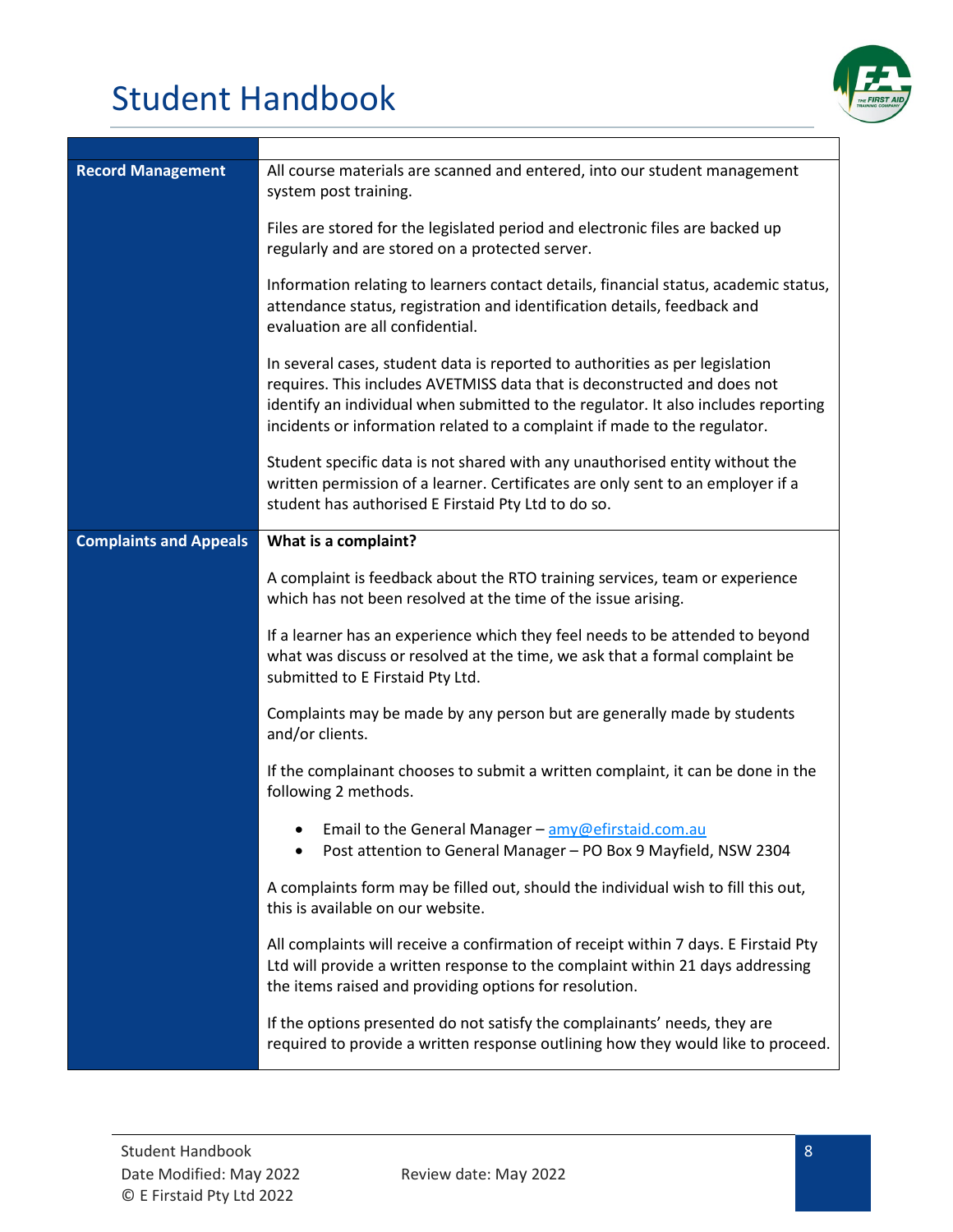

It is our priority to resolve the complaint as quickly as we can, providing reasonable solutions before the matter progresses to alternate resolution avenues.

#### **What is an appeal?**

An appeal is an application by a participant for reconsideration of an unfavourable decision or finding during the training and/or assessment process.

An appeal must be made in writing to E Firstaid Pty Ltd and specify the particulars of the matter and the decision made at the time.

Appeals must be received within 14 days of the participant being informed of the assessment decision. When received, E Firstaid Pty Ltd will investigate the matter, seeking input from any trainer involved and/or seeking additional information from students who were in the course when the assessment decision / outcome was made.

E Firstaid Pty Ltd provides all persons with a fair and equitable process for resolving disputes, complaints, and assessment appeals.

All E Firstaid Pty Ltd courses have a knowledge and practical assessment component. This allows a learner to demonstrate they understand and can demonstrate a skill after receiving training and working through a learning program.

An assessment is carried out by qualified assessors. If learners are unhappy with the assessment outcome, they can appeal the assessment decision.

Information obtained during the Assessment Appeals process is considered confidential and will be used for the purpose of the specific appeal only.

Learners have the right to request a review of the assessment decision. Trainer's will be asked to consider the assessment of the participant's evidence and justify the decision.

If consensus cannot be reached, learners have the right to appeal the decision.

- Your appeal must be received within 14 days after the assessment.
- The appeal will be reviewed and discussed with the trainer involved with the course.
- If appropriate, a solution will be presented in writing to the learner.
- If a solution cannot be agreed to, the learner can request an alternate assessment or that their appeal is reviewed by an alternate trainer.
- If needed, the learner will be given the opportunity to formally present his or her case or demonstrate the required knowledge/skill for which the appeal is related to.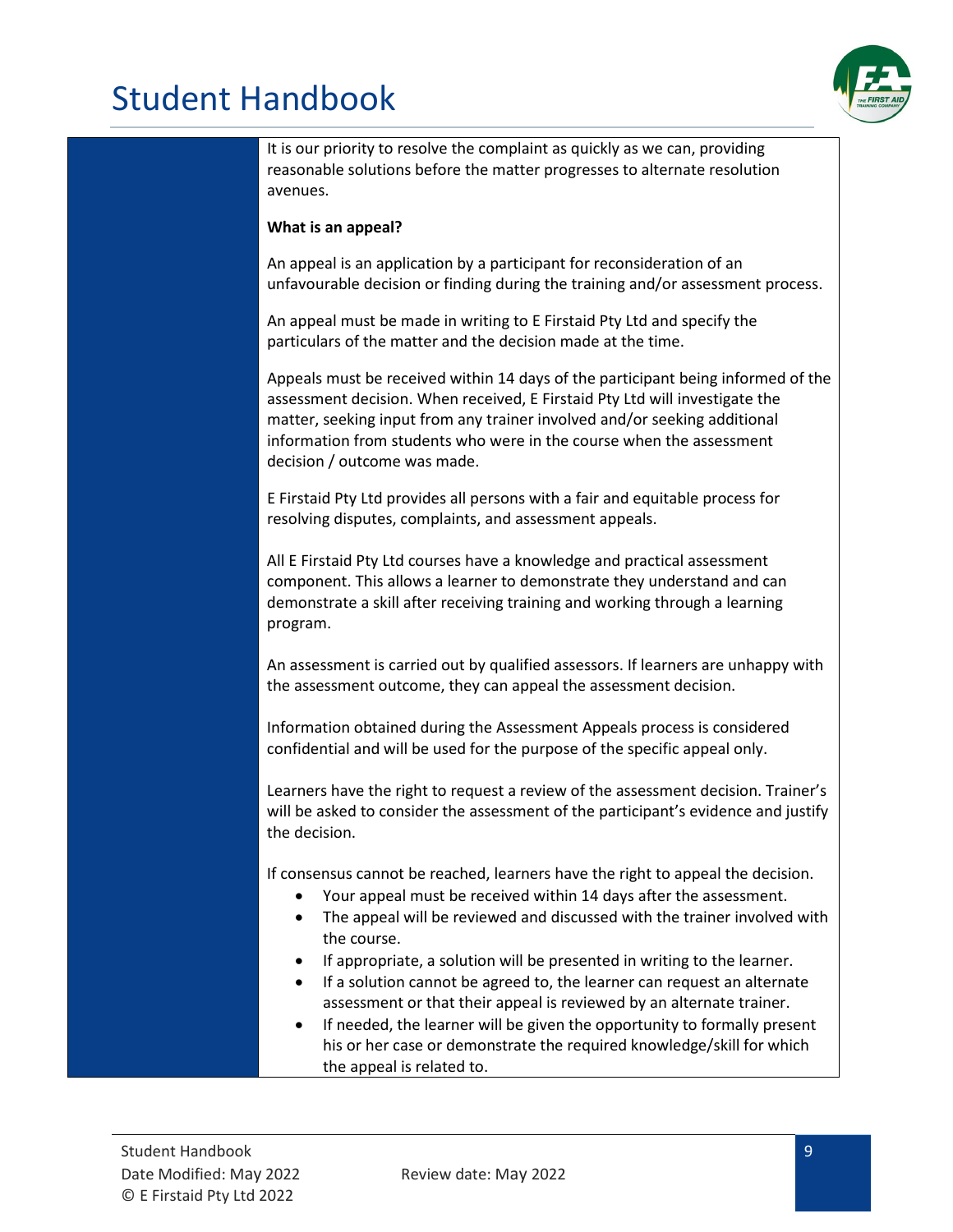

|                                                                           | If the student is to be re-assessed, the learner is offered the opportunity<br>٠<br>to have a support person attend if desired.<br>The complete appeal process will be documented for future reference if<br>$\bullet$<br>needed.<br>The Equal Opportunity Policy addresses complaints of unlawful discrimination, |
|---------------------------------------------------------------------------|--------------------------------------------------------------------------------------------------------------------------------------------------------------------------------------------------------------------------------------------------------------------------------------------------------------------|
|                                                                           | sexual harassment and bullying by staff or learners.                                                                                                                                                                                                                                                               |
|                                                                           | <b>Training and Assessment Information</b>                                                                                                                                                                                                                                                                         |
| Diverse learning needs -<br>Language, Literacy &<br><b>Numeracy needs</b> | E Firstaid Pty Ltd aim to identify and respond to the learning needs of all<br>learners.<br>When submitting an enrolment form through the website, we ask prospective<br>learners to self-assess and contact E Firstaid Pty Ltd if they are aware of any                                                           |
|                                                                           | Language, Literacy or Numeracy difficulties.                                                                                                                                                                                                                                                                       |
|                                                                           | When a learner identifies themselves as requiring assistance, we encourage<br>them to bring a support person who is skilled in supporting the specific needs of<br>the individual (e.g., someone who has hearing difficulty and needs sign language<br>support).                                                   |
|                                                                           | If the learner does not know anyone who can assist them, we will assist to<br>provide a contact or an external agency whom they can engage directly for the<br>support (e.g., translating services).                                                                                                               |
|                                                                           | It is our intention that all trainers identify individuals who may need assistance<br>at the start of the course. This can be done informally through class discussions,<br>completion of enrolment forms or by the student self-assessing and notifying the<br>trainer.                                           |
|                                                                           | Trainers will ask a series of questions that may reveal the general English level of<br>the participants, understanding of subject concepts and technical skills, previous<br>experience, and considerations regarding possible assessment formats.                                                                |
|                                                                           | If a learner is identified as requiring assistance, the trainer can determine if it can<br>be done in the classroom without additional external service or if the leaner<br>should seek support and return on another day.                                                                                         |
| <b>Reasonable adjustment</b>                                              | Reasonable Adjustment refers to flexibility in assessment approaches to account<br>for individual learning needs while still adhering to the assessment requirements<br>of the relevant training package or VET accredited course.                                                                                 |
|                                                                           | Whilst reasonable adjustments can be made in terms of the way in which<br>evidence of performance is gathered, the evidence criteria for making<br>competent / not yet competent decision should not be altered in any way.                                                                                        |
|                                                                           | If a learner meets the entry requirement, the RTO must ensure reasonable<br>adjustments can be made for a learner to complete their course work or                                                                                                                                                                 |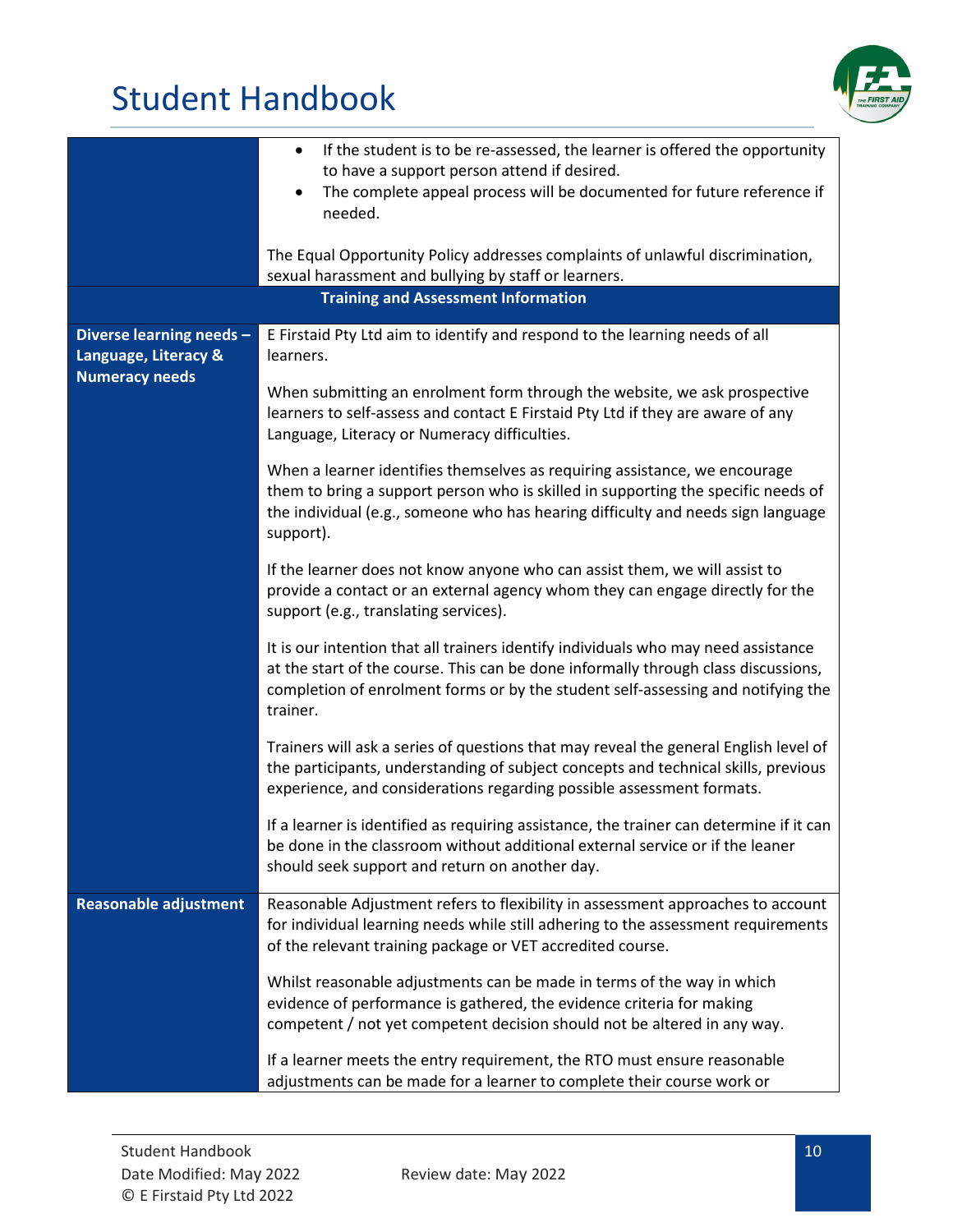

|                                               | demonstrate competency. This may include adjusting the physical environment,<br>learning materials or the way a theory test is completed.                                                                                                                                                                                         |
|-----------------------------------------------|-----------------------------------------------------------------------------------------------------------------------------------------------------------------------------------------------------------------------------------------------------------------------------------------------------------------------------------|
|                                               | In most situations, a learner with a disability will be able to tell the RTO what he<br>or she needs to be able to study. If required, the RTO should also seek advice<br>from disability areas within government departments or organisations to provide<br>services to people with a disability.                                |
|                                               | In the HLT Training package, First Aid training, there are mandatory skills that<br>cannot be modified as a reasonable adjustment. The participant is required to<br>complete a minimum of 2 minutes of CPR on the floor. There is no room for<br>reasonable adjustment as it is states what is required in the Training Package. |
| <b>Recognition of Prior</b><br>learning (RPL) | Recognition of Prior Learning is a process where learners can apply to be given<br>credit for previous experience or skills gained through workplace experience or<br>formal training.                                                                                                                                            |
|                                               | If a learner wishes to apply for RPL, they must contact E Firstaid Pty Ltd before<br>enrolling into the course to discuss options. Experience, training, method of<br>evidence gathering, and submission will all be considered to determine if RPL is<br>an appropriate avenue.                                                  |
|                                               | If a learner arrives on the day of their course and requests RPL, it's not a process<br>our trainers can cater for when they have been engaged to deliver a set training<br>and assessment program.                                                                                                                               |
|                                               | Learners applying for RPL must complete an application form/kit available from E<br>Firstaid Pty Ltd.                                                                                                                                                                                                                             |
| <b>Competency Based</b><br><b>Training</b>    | All training is based on the principles of competency-based training. Delivery and<br>assessment will involve learners demonstrating knowledge of topics covered by<br>the course and skills to perform the tasks outlined in the selected unit/s of<br>competency.                                                               |
|                                               | Competency must be demonstrated over a period and is not based off a single<br>assessment. This means trainers will question knowledge throughout a course to<br>confirm understanding, learners will demonstrate skills multiple times and a final<br>assessment allows the leaner to confirm their competence.                  |
|                                               | E Firstaid Pty Ltd provides leaners with every opportunity to demonstrate that<br>they can carry out the required tasks.                                                                                                                                                                                                          |
|                                               | If a learner cannot satisfactorily demonstrate their knowledge or skill on the first<br>assessment, they will be offered the opportunity to be re-assessed.                                                                                                                                                                       |
|                                               | If after multiple assessments the leaner cannot satisfactorily demonstrate the<br>required knowledge or skill, they will be deemed 'Not Competent'.                                                                                                                                                                               |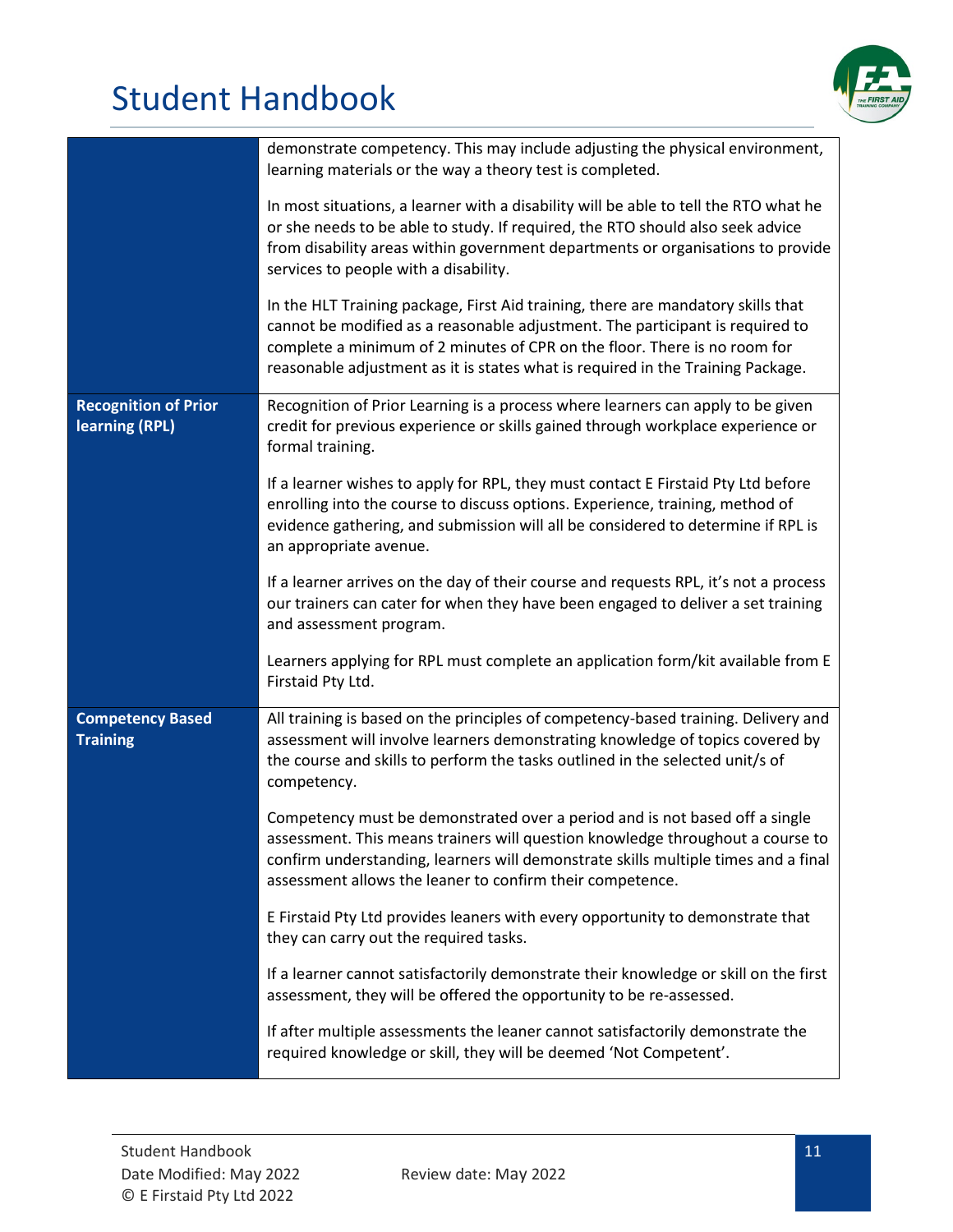

|                                                   | To be re-assessed after being deemed not competent a learner must re-enrol<br>into the course and complete the training again. There is no fee to re-sit a<br>training program up to 2 additional times to achieve competency.                                                                                             |
|---------------------------------------------------|----------------------------------------------------------------------------------------------------------------------------------------------------------------------------------------------------------------------------------------------------------------------------------------------------------------------------|
| <b>Assessment Processes</b>                       | E Firstaid Pty Ltd delivers training and conducts assessment through a range of<br>processes. These include online learning, classroom training and face to face<br>assessment.                                                                                                                                            |
|                                                   | Assessment is always completed with a qualified assessor using assessment tools<br>which meet the rules of evidence.                                                                                                                                                                                                       |
|                                                   | Validity: The assessor sees the learner demonstrate their knowledge and skill to<br>validate it is their own performance and not another individual.                                                                                                                                                                       |
|                                                   | Sufficient: The assessor collects sufficient evidence to ensure the quality,<br>quantity and relevance of the assessment evidence enables a judgement to be<br>made of a learner's competency.                                                                                                                             |
|                                                   | Authentic: To ensure authenticity of assessment, E Firstaid Pty Ltd collects<br>identification of learners who attend a course and collect direct evidence of the<br>learner demonstrating knowledge and skill.                                                                                                            |
|                                                   | E Firstaid Pty Ltd does not have training and assessment strategies that<br>incorporate indirect or supplementary evidence.                                                                                                                                                                                                |
|                                                   | Current: The training and assessment strategy used for E Firstaid Pty Ltd courses<br>involves the learner attending a classroom-based session with assessment being<br>completed with a qualified assessor. This confirms the currency of the learner's<br>knowledge and skill as it is performed as a direct observation. |
|                                                   | Assessment approaches are in line with the principles of assessment:                                                                                                                                                                                                                                                       |
|                                                   | Fair: The assessment process is consistent for all learners and is therefore fair.<br>We do not alter assessments from learner to learner.                                                                                                                                                                                 |
|                                                   | Flexible: The assessment process is flexible to cater for individual learners needs.                                                                                                                                                                                                                                       |
|                                                   | Valid: Any assessment decision of the RTO is justified, based on the evidence of<br>the performance of the individual learner.                                                                                                                                                                                             |
|                                                   | Reliable: The evidence collected is through direct observation via a qualified<br>assessor and is therefore reliable.                                                                                                                                                                                                      |
| <b>Superseded Units/</b><br><b>Qualifications</b> | When a training package or unit of competency is superseded, E Firstaid Pty Ltd<br>will ensure all learners are either supported to complete the course in which<br>they are enrolled or will transfer them to the current training product within 12<br>months.                                                           |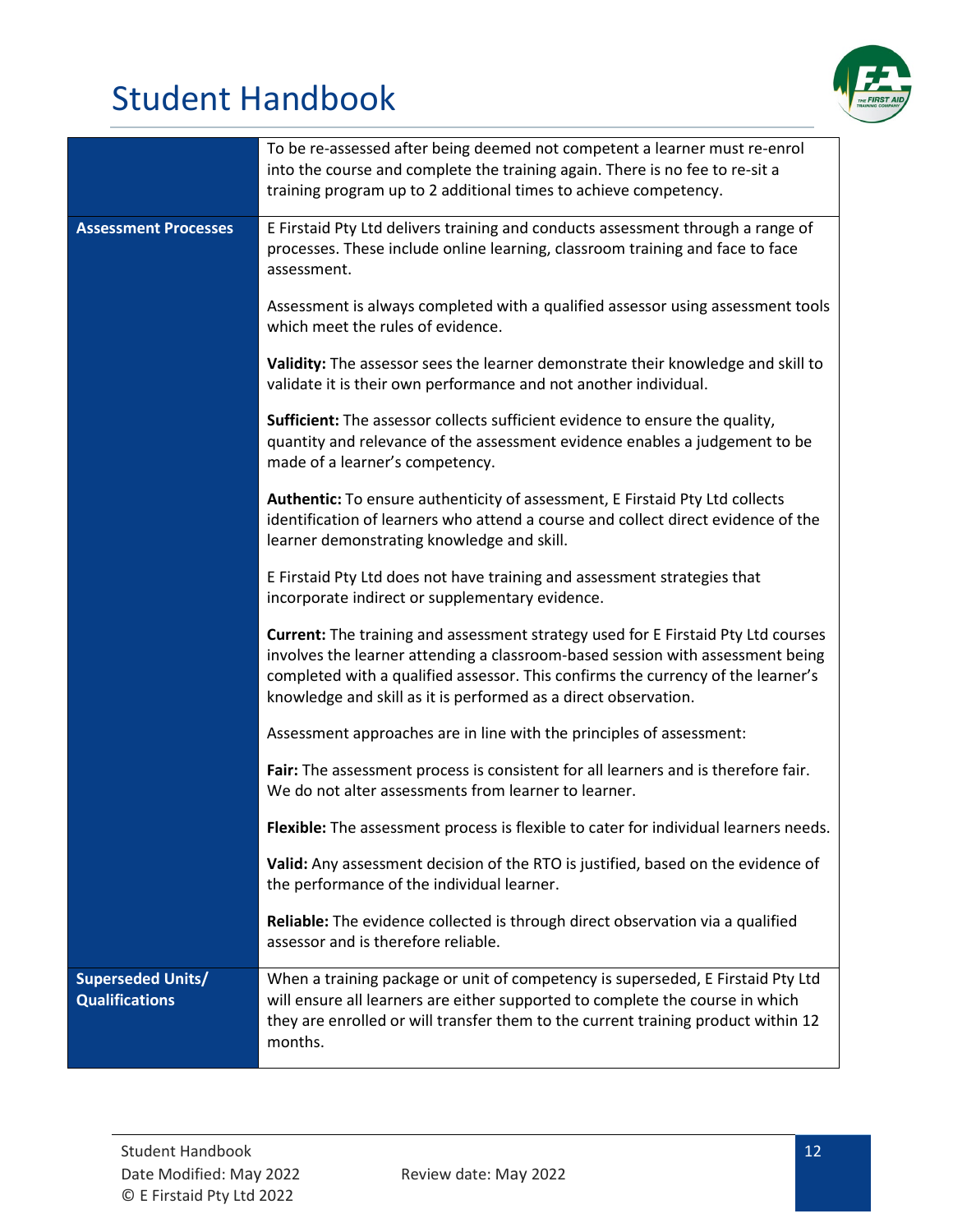

|                                             | As soon as practicable after the endorsement of the new training package or unit<br>of competency, E Firstaid Pty Ltd will commence delivery of the new<br>units/Qualifications.                 |
|---------------------------------------------|--------------------------------------------------------------------------------------------------------------------------------------------------------------------------------------------------|
| <b>Issuance of</b><br><b>Qualifications</b> | E Firstaid Pty Ltd issues nationally accredited statements of attainment when all<br>assessment tasks have been satisfactorily completed and payment has been<br>made in full.                   |
|                                             | Upon completion of the training program, certificates will be issued to the<br>learner within 30 calendar days of being assessed as competent.                                                   |
|                                             | Participants are responsible for the safe storage for their certificates and                                                                                                                     |
|                                             | Statements of attainment. If a student requires a reissue of their certificate or<br>statement of attainment a fee of \$15 each time will be charged.                                            |
|                                             |                                                                                                                                                                                                  |
| <b>Certification</b><br>replacements        | If a learner has lost their certificate, they must contact E Firstaid Pty Ltd via email<br>to request a replacement certificate be issued.                                                       |
|                                             | The request can only be made by the learner, and they must be identified<br>through confirmation of personal details (e.g., DOB, mobile number) before any<br>certificate can be replaced.       |
|                                             | Electronic replacements are free of charge.                                                                                                                                                      |
|                                             | Hard copy replacements are \$15 per certificate which includes postage if<br>required.                                                                                                           |
| Your feedback or survey<br>reports          | Feedback from learners is essential for the continued development and<br>improvement of E Firstaid Pty Ltd services.                                                                             |
|                                             | At the end of each course, the trainer will ask learners to complete a survey. We<br>ask that you please take time to give a considered response.                                                |
|                                             | If for any reason, you are unable or uncomfortable completing the form during<br>the session, there is an additional opportunity to print off a feedback form and<br>simply email or mail to us. |
| <b>Industry Consultation</b>                | E Firstaid Pty Ltd consults with industry representatives to confirm the currency<br>of all course material, the delivery, design, and program reflects industry needs.                          |
|                                             | Consultation is undertaken with clients, businesses, other RTO's, trainers, and<br>industry bodies who contribute to the development of courses and the regulator<br>itself.                     |
|                                             | This consultation is essential, so training outcomes meet the knowledge and<br>skills required by people working within the capacity of the program they have<br>completed.                      |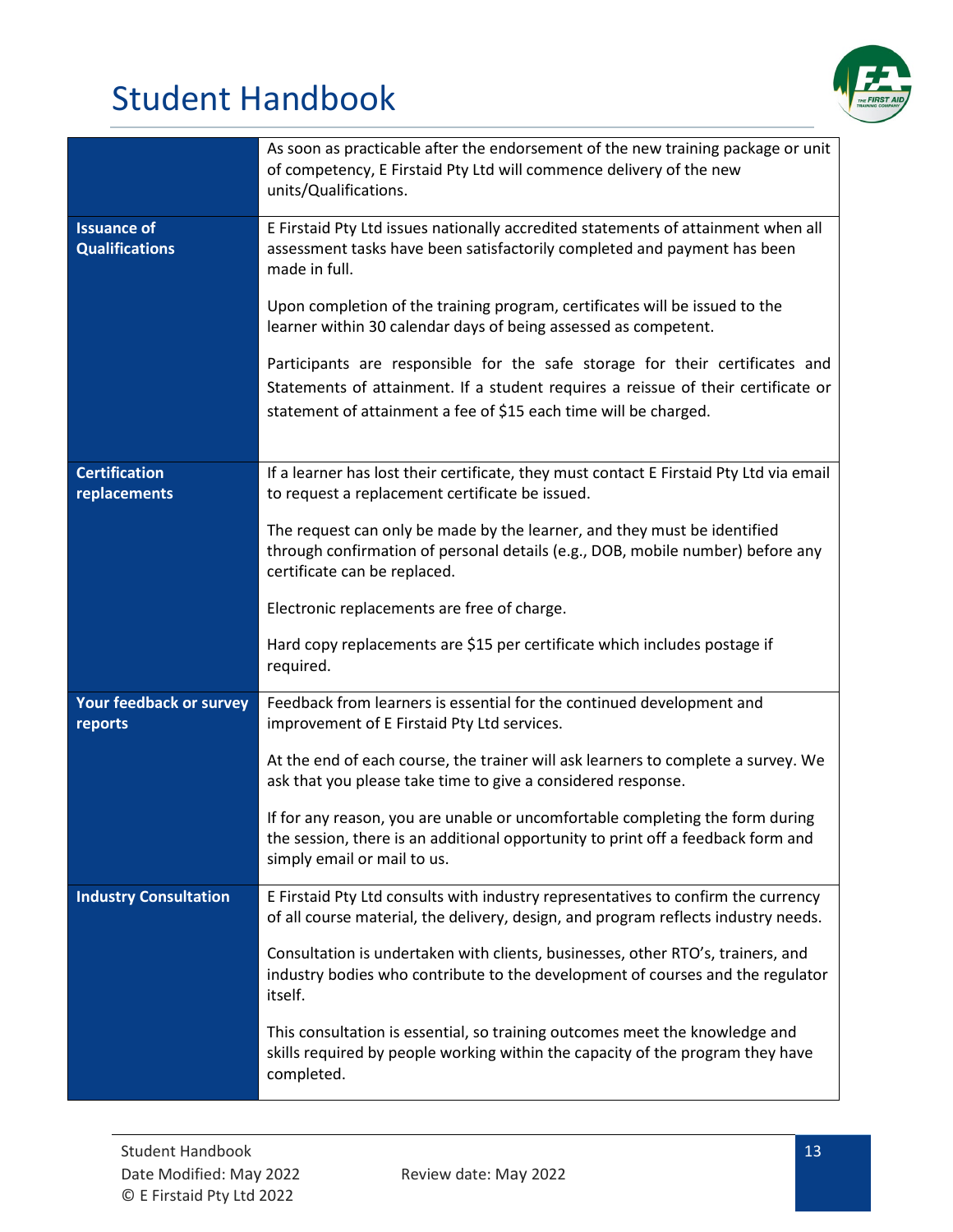

|                                            | Consultation also ensures assessment strategies cover essential topics and<br>provide results that are useful to prospective employers.                                                                                                        |
|--------------------------------------------|------------------------------------------------------------------------------------------------------------------------------------------------------------------------------------------------------------------------------------------------|
| <b>Validation and</b><br><b>Moderation</b> | E Firstaid Pty Ltd has a 5-year schedule for which validation is conducted. All units<br>on scope are validated within this period and is currently conducted in April of<br>each year.                                                        |
|                                            | Course resources are moderated ongoing. E Firstaid Pty Ltd seeks feedback from<br>trainers, assessors, and students so we can ensure resources are of the highest<br>standard and allow for a systematic approach to the delivery of training. |
|                                            | Discussions and recommendations during moderation meetings will be recorded<br>on a Moderation Form or communicated via email for those who are abroad.                                                                                        |
| <b>Trainer Competencies</b>                | To be eligible to train and assess nationally accredited training, trainers and<br>assessors must meet the following minimum requirements prior to conducting<br>the course.                                                                   |
|                                            | All trainers must satisfy the Standards for Registered Training Organisations<br>(RTO's) 2015/ AQTF mandatory competency requirements for assessors.                                                                                           |
|                                            | <b>Qualifications:</b>                                                                                                                                                                                                                         |
|                                            | Certificate IV Training and Assessment (40116)                                                                                                                                                                                                 |
|                                            | Hold a current first aid Certificate, HLTAID003 or Higher<br>$\bullet$                                                                                                                                                                         |
|                                            |                                                                                                                                                                                                                                                |
|                                            | <b>Trainer Vocational Experience</b>                                                                                                                                                                                                           |
|                                            | At least 2 years' experience working in the role for the program for which the<br>course is being delivered.                                                                                                                                   |
| <b>Dress Code</b>                          | Learners are required to wear casual, comfortable and discrete clothing, as                                                                                                                                                                    |
|                                            | participants will be required to perform tasks which require them to move freely<br>(e.g., lay down on the floor and be rolled onto their side).                                                                                               |
|                                            | Skirts and dresses are not recommended.                                                                                                                                                                                                        |
|                                            | <b>Rights and Responsibilities</b>                                                                                                                                                                                                             |
| <b>Participant Rights</b>                  | E Firstaid Pty Ltd recognises that learners have the right to:                                                                                                                                                                                 |
|                                            | Expect the highest quality of training that recognises their individual<br>training needs and styles<br>Have access to all services regardless of background, ethnicity, Gender<br>religious beliefs etc                                       |
|                                            | Have their prior learning, acquired competencies, and experience<br>٠<br>appropriately recognise in determining their requirements for training<br>and assessment                                                                              |
|                                            | Be advised of the learning outcomes and prescribed assessment tasks<br>for the training program of their choice prior to its commencement<br>Appeal for a review of the results of an assessment                                               |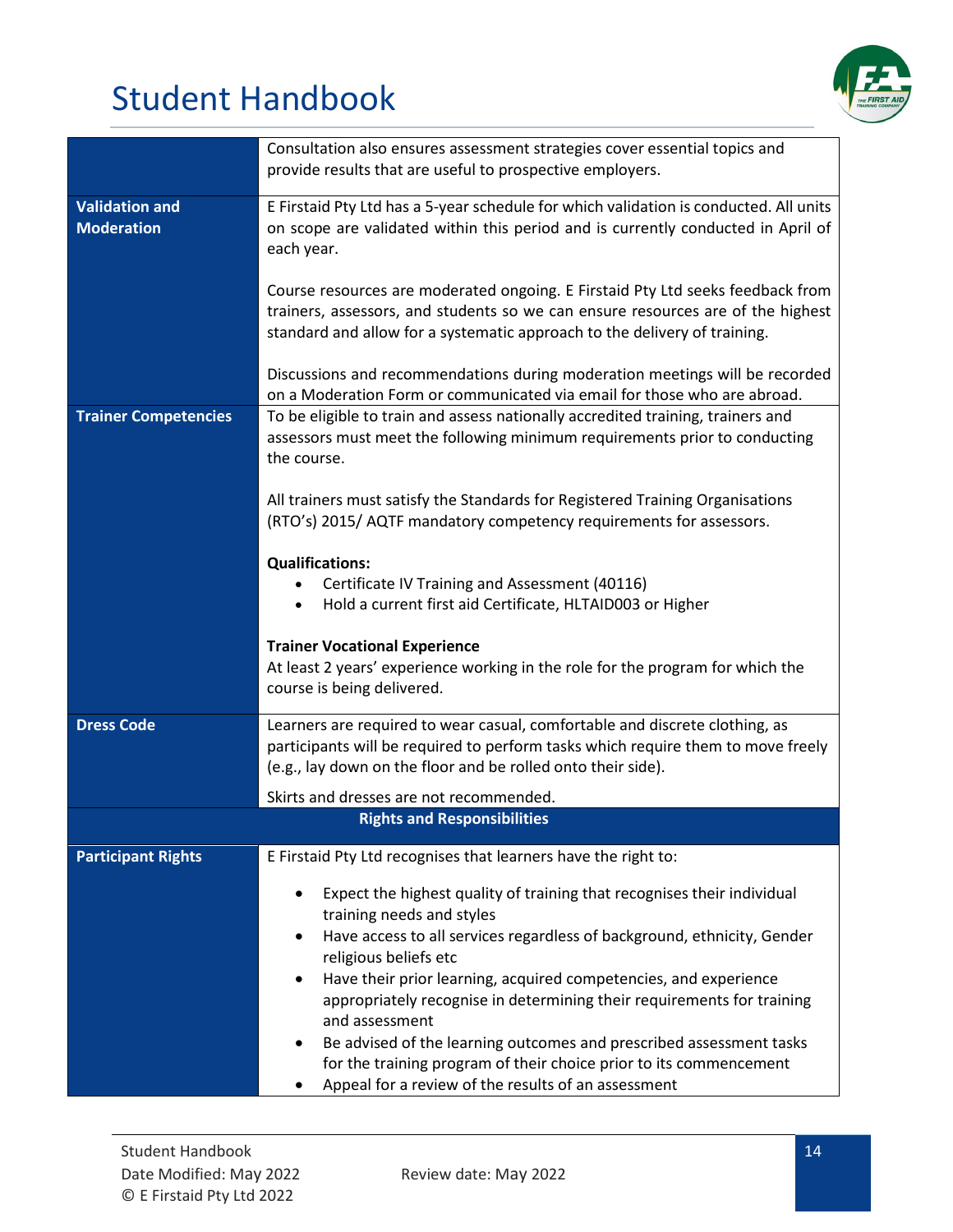

|                                                                          | Learn from qualified and competent trainers who observe their<br>٠<br>responsibility to address participants learning needs, assist them to<br>achieve the course outcomes, and assess the learner fairly<br>Learn in an appropriate, clean, and safe learning environment, free of all<br>$\bullet$<br>forms of harassment and discrimination<br>Be treated with dignity and fairness<br>٠<br>Be provided a duty of care when undertaking training<br>٠<br>Efficient handling of administrative matters and in the processing of<br>$\bullet$<br>fees, concessions, refunds etc.<br>Privacy and confidentiality, and secure storage of student records in<br>$\bullet$<br>accordance with the organisations policies, to the extent permitted by<br>law                                                                                                                                                                                                                                                                                                                                                                                                 |
|--------------------------------------------------------------------------|----------------------------------------------------------------------------------------------------------------------------------------------------------------------------------------------------------------------------------------------------------------------------------------------------------------------------------------------------------------------------------------------------------------------------------------------------------------------------------------------------------------------------------------------------------------------------------------------------------------------------------------------------------------------------------------------------------------------------------------------------------------------------------------------------------------------------------------------------------------------------------------------------------------------------------------------------------------------------------------------------------------------------------------------------------------------------------------------------------------------------------------------------------|
| <b>Participant</b><br><b>Responsibilities</b>                            | Participants are responsible for:<br>Understanding and accepting the enrolment conditions for the course<br>$\bullet$<br>they undertake<br>Provide accurate information about themselves at the time of enrolment<br>$\bullet$<br>Paying of all fees and charges associated with their course and providing<br>٠<br>their own course resources were notified<br>Recognise the rights of staff and other participants to be treated with<br>$\bullet$<br>respect and dignity<br>Ensure they attend the classes sober and drug free, and smoke only in<br>$\bullet$<br>open areas away from other people<br>Contribute to learning in a harmonious and positive manner regardless<br>٠<br>of their personal circumstances<br>Actively participate and monitor own progress by ensuring assessment<br>٠<br>requirements are observed<br>The security of their personal possessions while attending the course<br>$\bullet$<br>Promptly report all incidents of harassment or injury to their trainer or<br>$\bullet$<br>administrative staff<br>Respect others equipment and property<br>Seeking clarification of rights and responsibilities when in doubt |
| <b>Participant Punctuality</b>                                           | Participants should arrive at the course at least 15 minutes prior to the start of<br>the training. This ensures that all paperwork requirements and any issues are<br>sorted out prior to the start of the training course.<br>Students who arrive 15 minutes after the scheduled start time will not be<br>permitted to join the course.                                                                                                                                                                                                                                                                                                                                                                                                                                                                                                                                                                                                                                                                                                                                                                                                               |
| <b>Rules ensuring comfort</b><br>and convenience for all<br>participants | Smoking - Learners must not smoke in any area of the building. Learners are<br>advised to ask their trainer on the training day as to where the designated area<br>is.<br>Alcohol - Alcohol is not permitted in the training environment. A participant<br>who appears affected by alcohol will not be allowed entry to the course.                                                                                                                                                                                                                                                                                                                                                                                                                                                                                                                                                                                                                                                                                                                                                                                                                      |